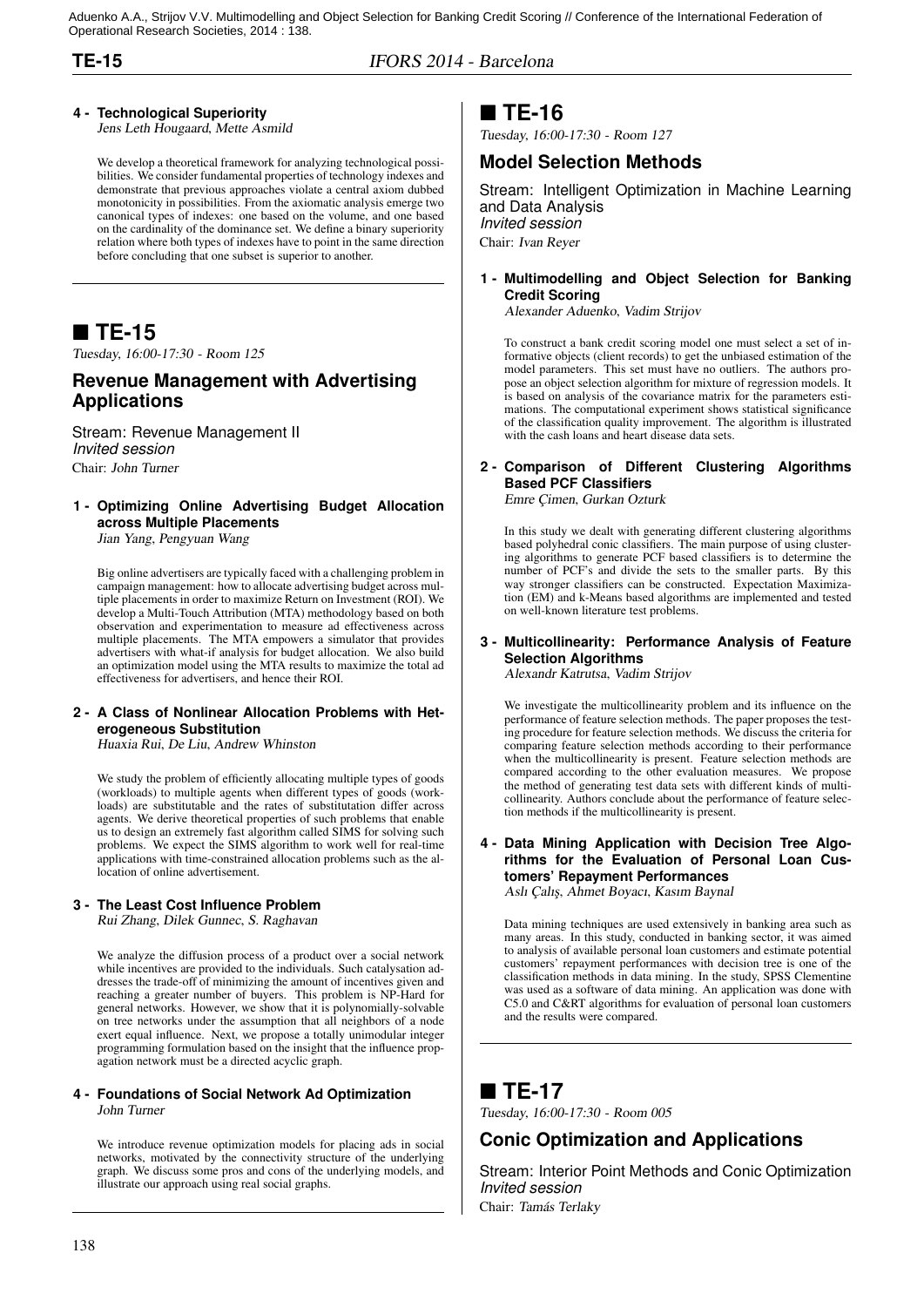# Multimodelling and Obje
t Sele
tion for Banking Credit S
oring

Alexander Aduenko

Moscow Institute of Physics and Technology Department of Control and Applied Maths Intellectual Systems Division

> Mentor PhD in Maths, Vadim V. Strijov

Bar
elona, 15th of July, 2014

a milit

<span id="page-1-0"></span>つへへ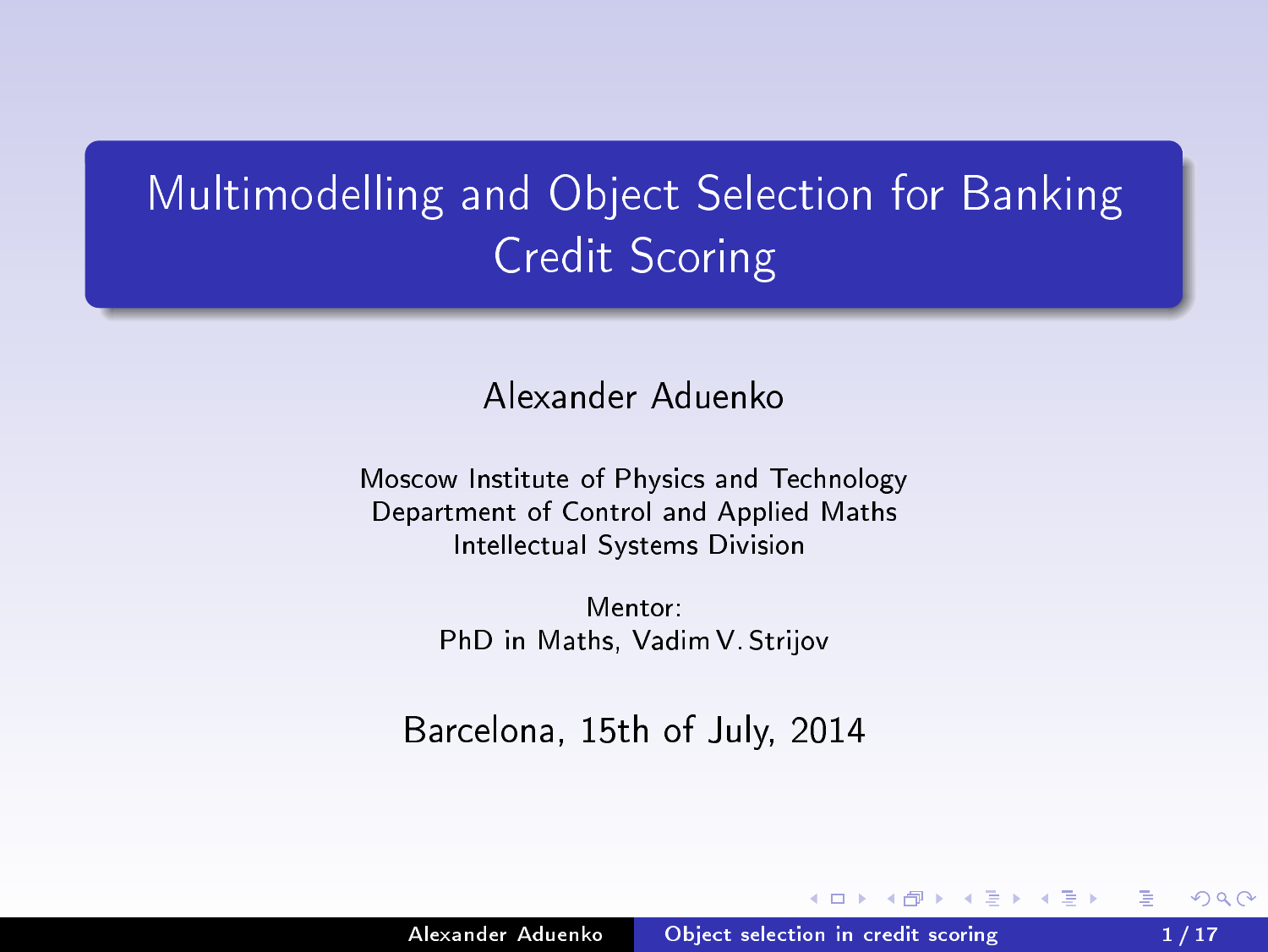### Goals

### Problems:

- Corruption and inconsistencies in credit scoring databases (outliers)  $\sim$   $\sim$   $\sim$
- Features multicollinearity Features multi
ollinearity
- $\mathcal{L}$  and uniform the non-uniformity system is a set of  $\mathcal{L}$

Goals:

- To design a method for outlier filtering in logistic regression
- <span id="page-2-0"></span>■ To generalize the method for mixtures of logistic regression models and multilevel logisti models.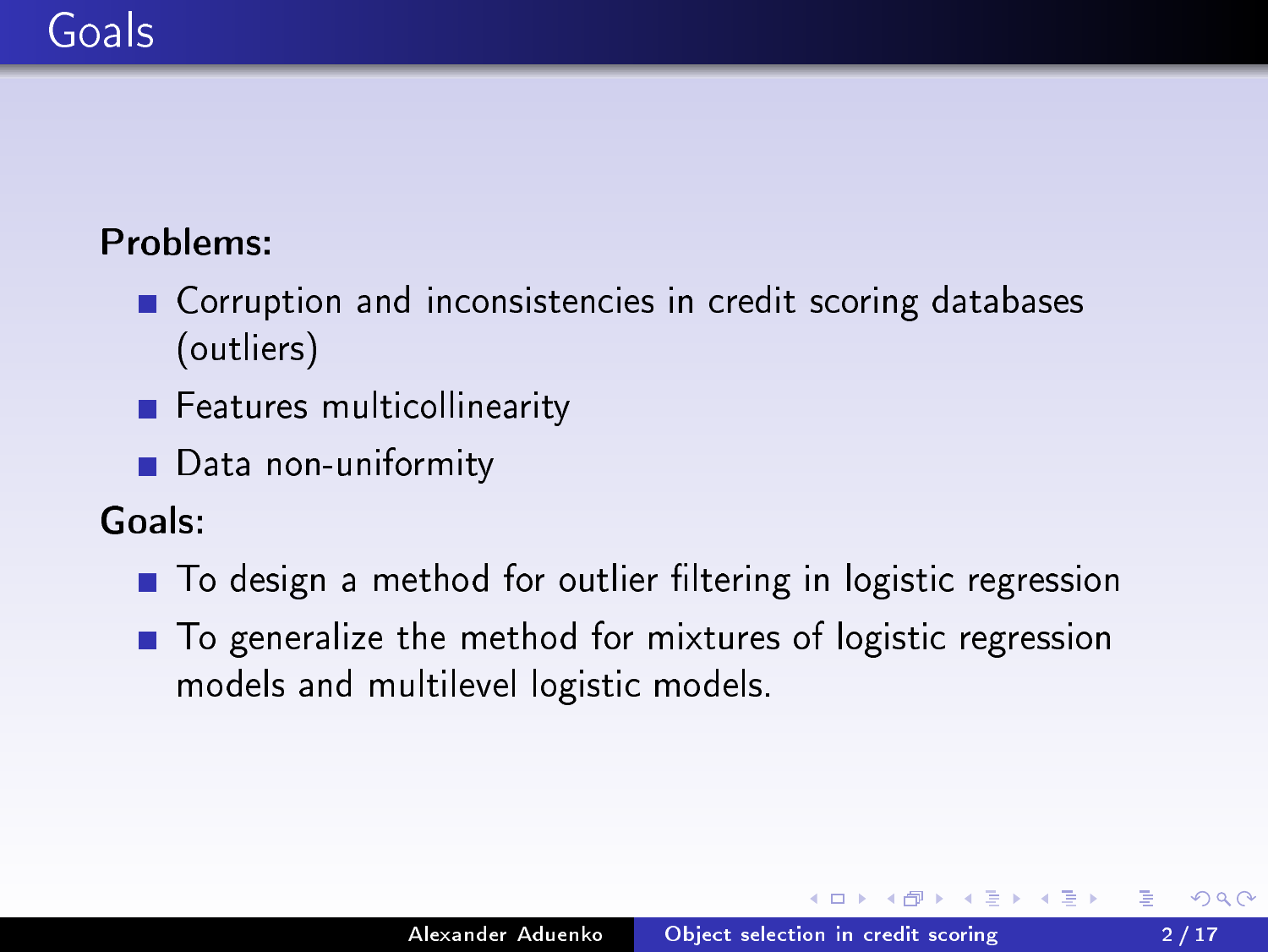Regression model

$$
f: \mathcal{X} \times \mathcal{W} \to \mathcal{Y}.
$$

Regression function

$$
f\,|_{\mathbf{w}\in\mathcal{W}}:\mathcal{X}\to\mathcal{Y}.
$$

Data  $\mathbf{x} \in \mathbb{R}^n$ ,  $y \in \mathbb{R}$ 

$$
D = \{(\mathbf{x}_1, y_1), \ldots, (\mathbf{x}_m, y_m)\}.
$$

Feature matrix  $\mathbf{X} \in \mathbb{R}^{m \times n}$ 

$$
\mathbf{X} = (\mathbf{x}_1^{\mathsf{T}}, \dots, \mathbf{x}_m^{\mathsf{T}}).
$$

 $\leftarrow$ 

<span id="page-3-0"></span> $2Q$ 

€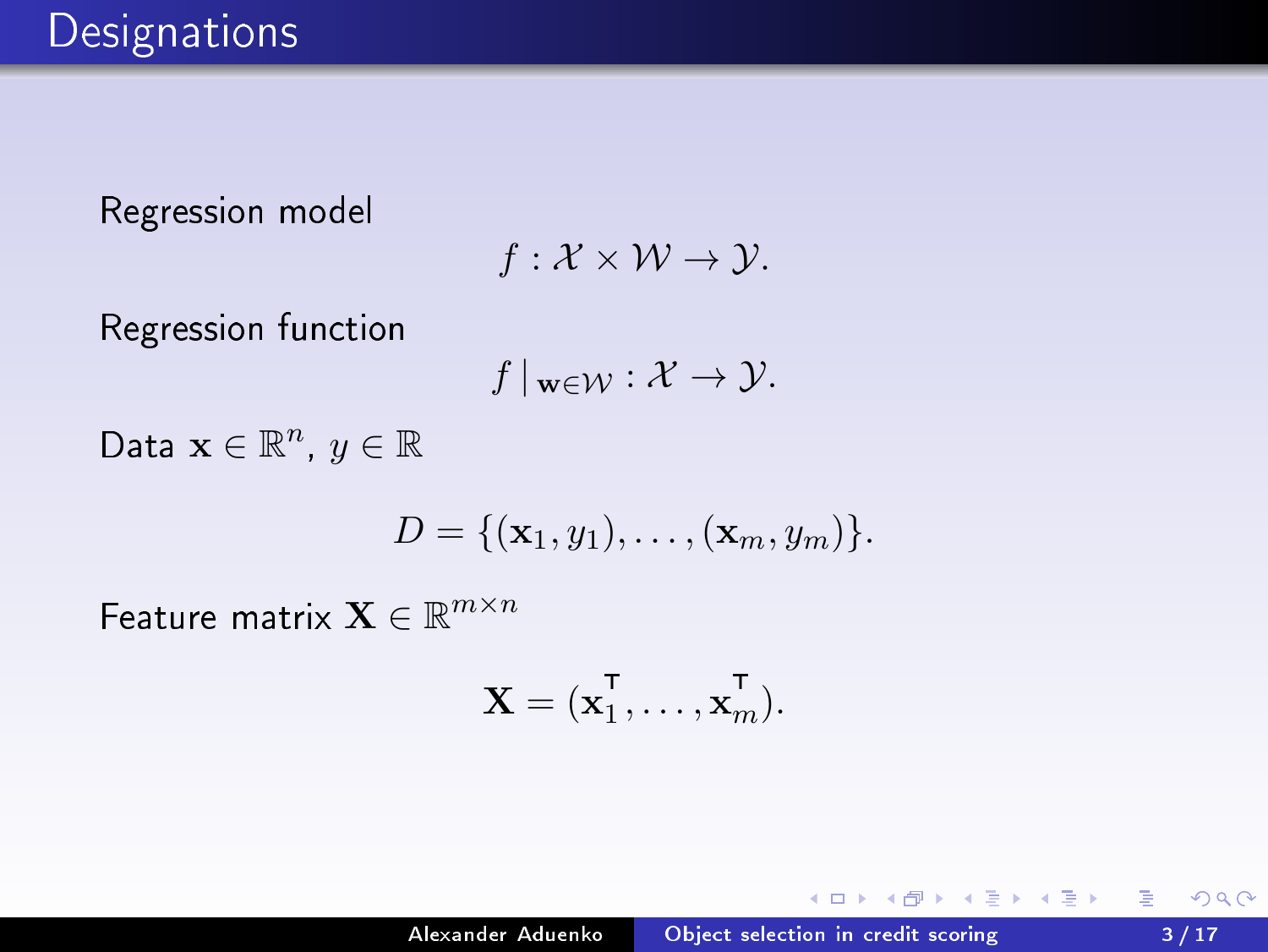### Mixture of models

Mixture of regression models  $-$  is the regression model  $f=\sum_{i}$ K  $k=1$  $\pi_k f_k(\mathbf{w}_k)$ where  $\sum$ K  $k=1$  $\pi_k = 1, \pi_k \geq 0.$ 

Multilevel regression model is a set of regression models  $f_k$ ,  $k = 1, \ldots, K$ such that the objects index set  $\mathcal I$  is partitioned in subsets  $\sqcup_{k=1}^K \mathcal{I}_k$  and for all the objects with indices from  $\mathcal{I}_k$ the model  $f_k$  is used.



<span id="page-4-0"></span>つへへ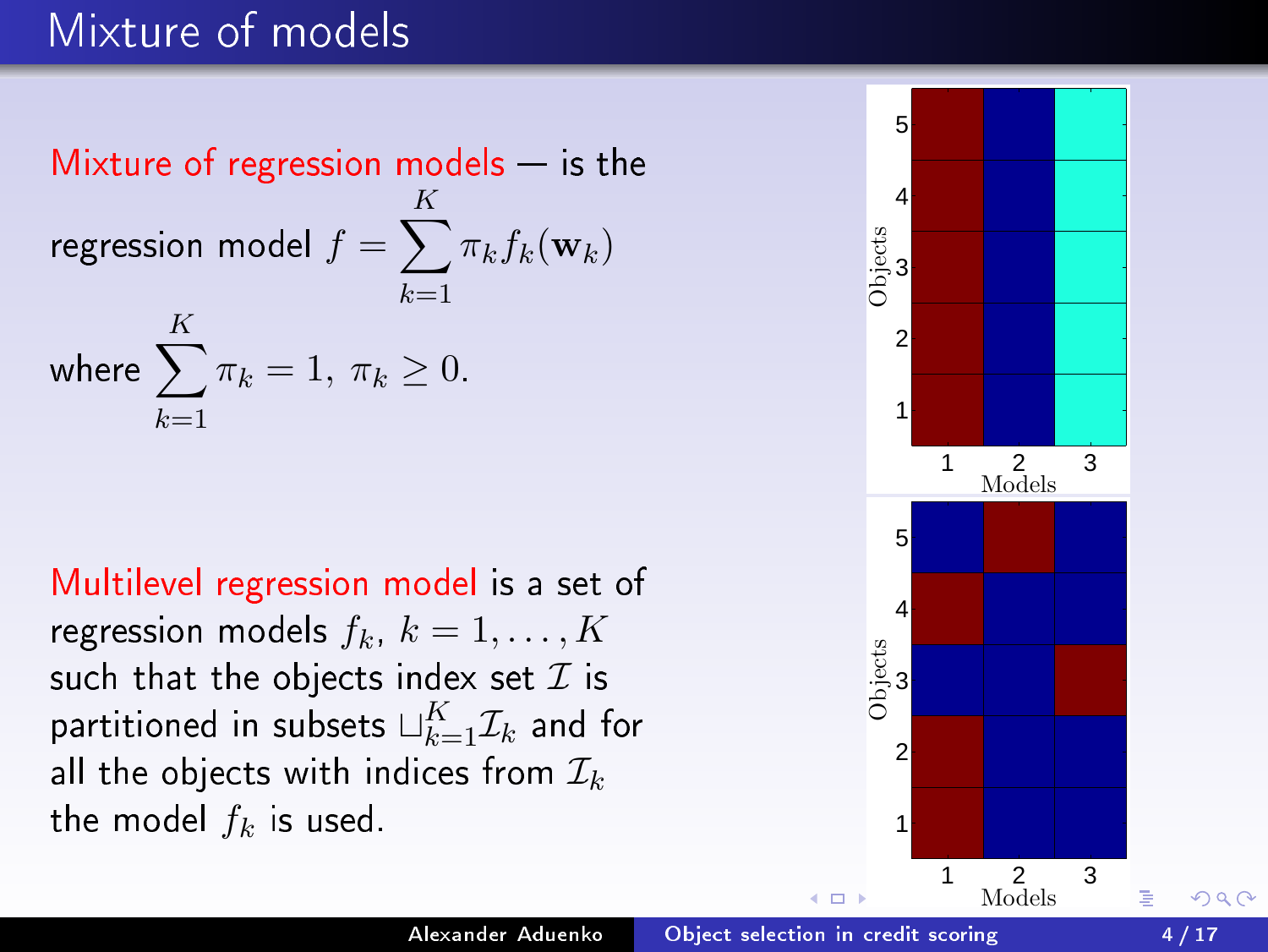# Basi hypothesis and assumptions

Basi assumptions

$$
Y \sim Be(p),
$$
  
\n
$$
p = f(\mathbf{x}^T \mathbf{w}),
$$
  
\n
$$
f(z) = \frac{1}{1 + \exp(-z)}.
$$

Likelihood function

\n
$$
L(\mathbf{w}) = \prod_{i=1}^{m} f_i^{y_i} (1 - f_i)^{1 - y_i}
$$
\n
$$
l(\mathbf{w}) = \sum_{i=1}^{m} (y_i \ln f_i + (1 - y_i) \ln (1 - f_i))
$$

$$
E(Y_i) = p(\mathbf{x}) = f,\nD(Y_i) = p(\mathbf{x})(1 - p(\mathbf{x})) = f(1 - f).
$$

Iterative parameter estimation

<span id="page-5-0"></span>
$$
\mathbf{w}_j = \mathbf{w}_{j-1} - \mathbf{H}^{-1}(\mathbf{w}_{j-1}) \nabla l(\mathbf{w}_{j-1}).
$$

Newton-Rafson method for parameters estimation

$$
\mathbf{w}_{j} = \mathbf{w}_{j-1} - (\mathbf{X}^{\mathsf{T}} \mathbf{R} \mathbf{X})^{-1} \mathbf{X}^{\mathsf{T}} (\mathbf{f} - \mathbf{y}),
$$
  
\n
$$
\nabla l(\mathbf{w}) = \mathbf{X}^{\mathsf{T}} (\mathbf{f} - \mathbf{y}), \mathbf{H} = \mathbf{X}^{\mathsf{T}} \mathbf{R} \mathbf{X}, \text{ where}
$$
  
\n
$$
\mathbf{R} = \text{diag}(\{f_i(1 - f_i)\}_{i=1}^m)
$$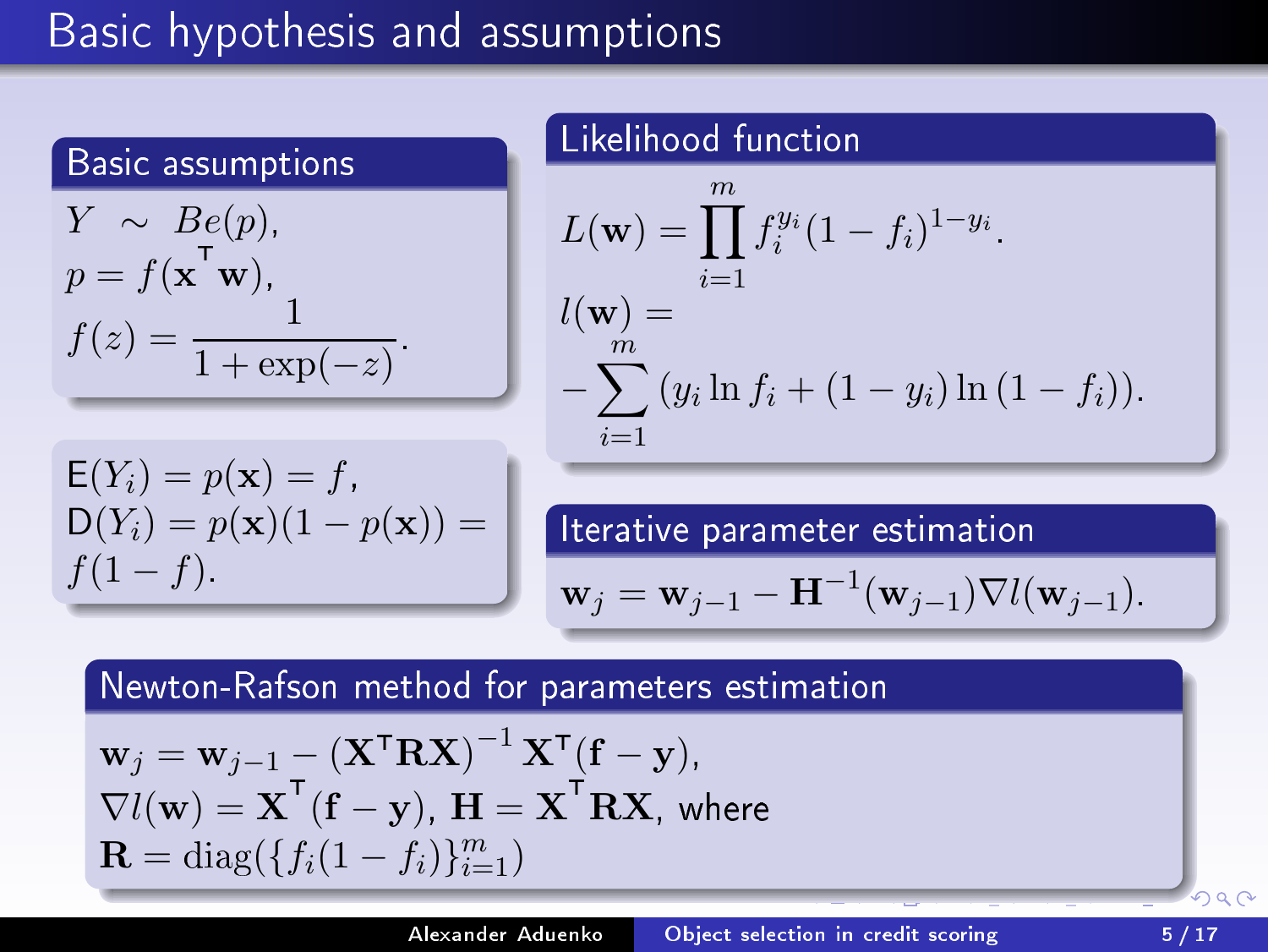Using locally-normal approximation for a-posteriori w distribution, we get

$$
\mathbf{w} \sim \mathcal{N}(\hat{\mathbf{w}}, \, \boldsymbol{\Sigma}),
$$

where by  $\Sigma$  denote the a-posteriori covariance matrix of the parameters. The contract of the contract of the contract of the contract of the contract of the contract of the

Since  $\nabla l(\hat{\mathbf{w}}) = 0$ , using Taylor formula, obtain

$$
\ln \frac{L(\mathbf{w})}{L(\hat{\mathbf{w}})} \approx -\frac{1}{2} (\mathbf{w} - \hat{\mathbf{w}})^{\mathsf{T}} \mathbf{H} (\mathbf{w} - \hat{\mathbf{w}}).
$$

Finally we get

<span id="page-6-0"></span>
$$
\mathbf{w} \sim \mathcal{N}(\hat{\mathbf{w}}, \ \mathbf{H}^{-1}).
$$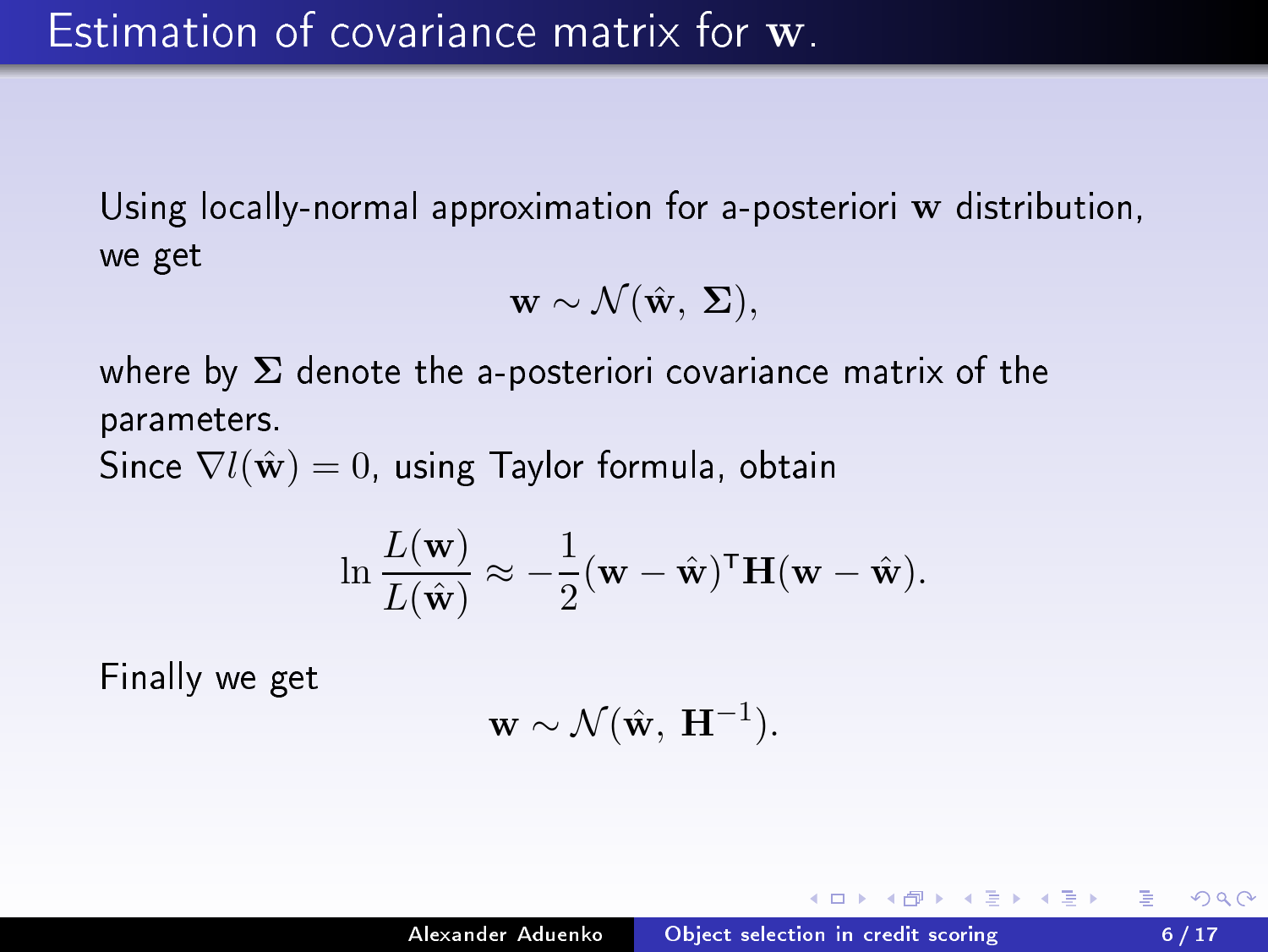### Baseline methods

$$
r_i^p = \frac{y_i - \hat{p}_i}{\sqrt{\hat{p}_i(1 - \hat{p}_i)}}
$$
  
\n
$$
r_i^d = \left\{ 2y_i \log \left( \frac{y_i}{\hat{p}_i} \right) + 2(1 - y_i) \right\}
$$
  
\n
$$
\log \left( \frac{1 - y_i}{1 - \hat{p}_i} \right) \right\}^{1/2} \text{sign}(y_i - \hat{p}_i)
$$

### Specificity definition

$$
Sp(\mathbf{x}_i) = (\Delta_i \mathbf{w})^{\mathsf{T}} \mathbf{H}(\Delta_i \mathbf{w}),
$$
  
where  $\Delta_i \mathbf{w} = \hat{\mathbf{w}}_i - \hat{\mathbf{w}},$   
 $\Delta_i \mathbf{w} \sim N(\mathbf{0}, \mathbf{H}^{-1})$   
 $Sp(\mathbf{x}_i) = (\Delta_i \mathbf{w})^{\mathsf{T}} \mathbf{H}(\Delta_i \mathbf{w}) \sim$   
 $\sim \chi^2(|\mathcal{A}|).$ 

#### Modification

A-prori: 
$$
\mathbf{w} \sim N(\mathbf{w}_0, \tau \mathbf{I})
$$
  
\n $\mathbf{w} \sim N\left(\mathbf{w}_0, \left(\mathbf{H} + \frac{1}{\tau}\right)^{-1}\right)$   
\n $\text{Sp}_{\tau}(\mathbf{x}_i) =$   
\n $(\Delta_i \mathbf{w})^{\top} \left(\mathbf{H} + \frac{1}{\tau}\mathbf{I}\right) (\Delta_i \mathbf{w}).$   
\n $\mathbf{H} \mapsto \text{diag}(D_j), \text{ where}$   
\n $D_j = \frac{\sum_{i \in S} (\Delta_i w_j)^2}{|\mathcal{S}| - 1}.$   
\n $\text{Sp}_w(\mathbf{x}_i, y_i) = \sum_{j=1}^n \frac{(\Delta_i w_j)^2}{D_j}$ 

<span id="page-7-0"></span>É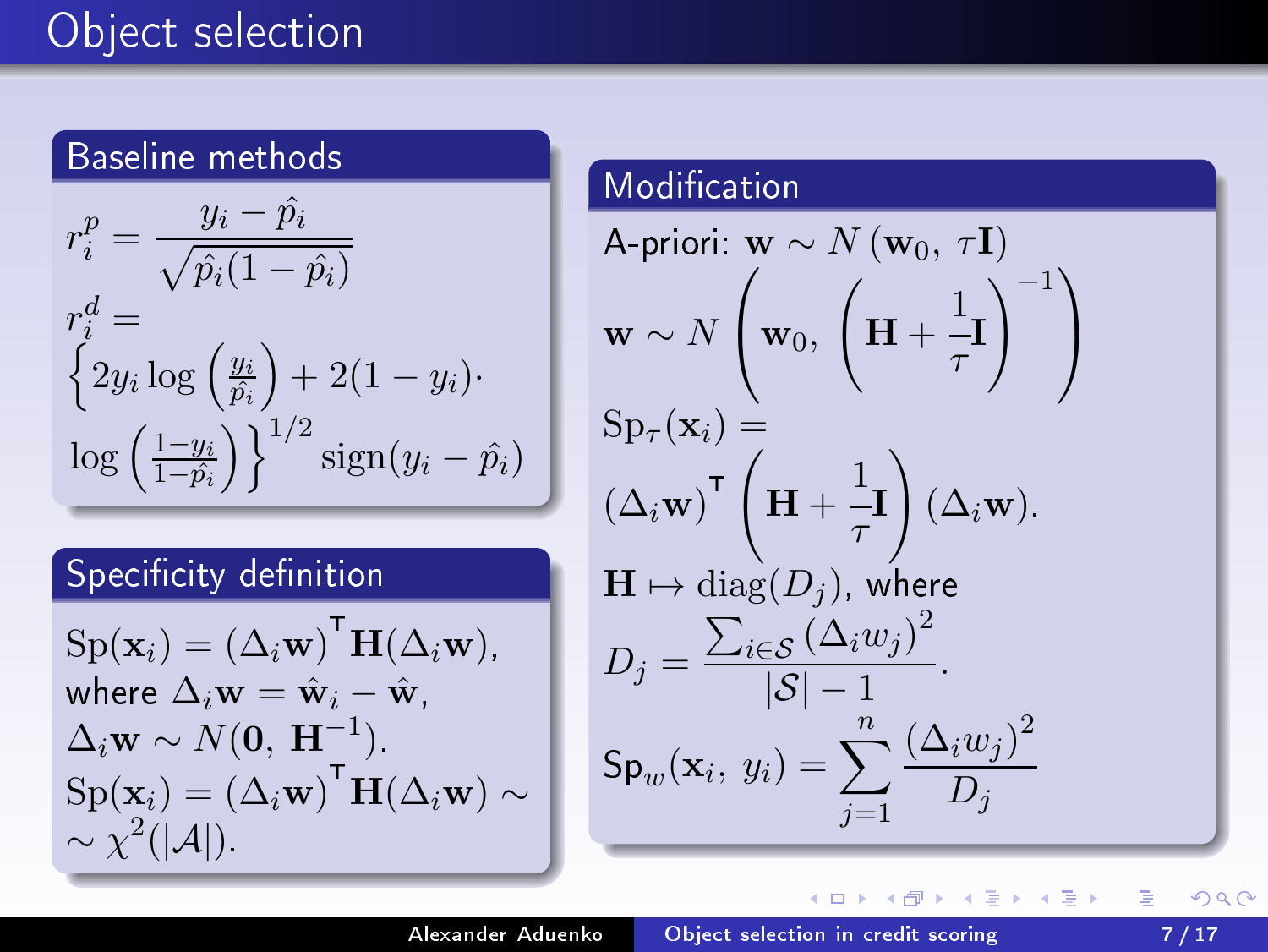### Used data sets

We used 4 benchmark data sets from UCI ML repository:

- German ash loan: 1000 instan
es, 24 attributes, 2 lasses
- Heart disease in South Africa: 462 instances, 13 attributes, 2 classes
- White wine quality: 4898 instances, 11 attributes and 2 classes
- Protein localization: 892 instances, 8 attributes and 2 classes

<span id="page-8-0"></span>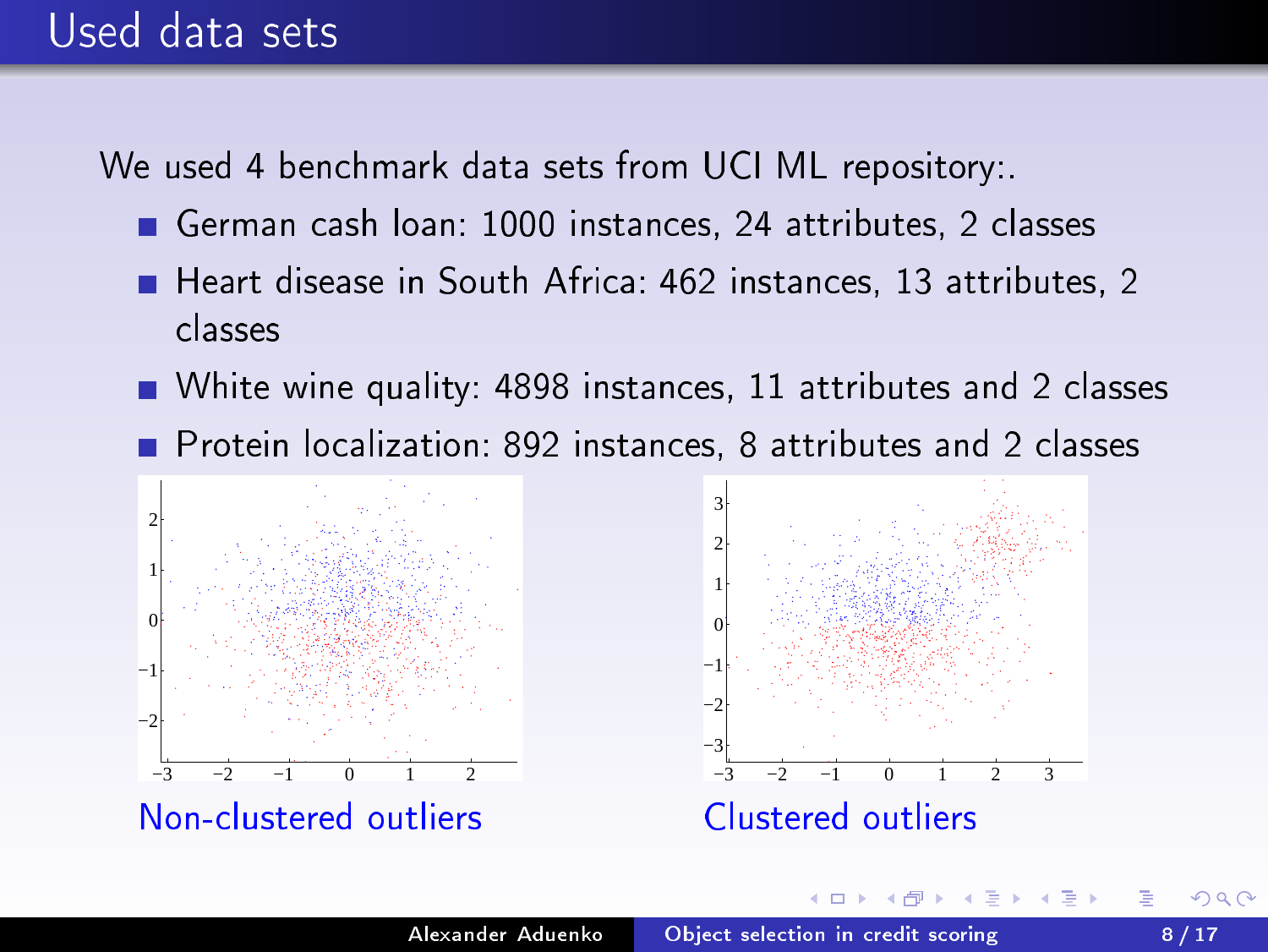# Comparison of two definitions for specificity



SAHD data set

| Correlations<br>Data set | Pearson | Kendall   |
|--------------------------|---------|-----------|
| SAHD                     | 0 9736  | 0 9 1 3 2 |
| Loans                    | 09794   | 0 9 3 7 7 |
| Wine                     | 09528   | 0.9028    |
| Yeast                    | 0.5230  | 0 8597    |

←□

<span id="page-9-0"></span>₿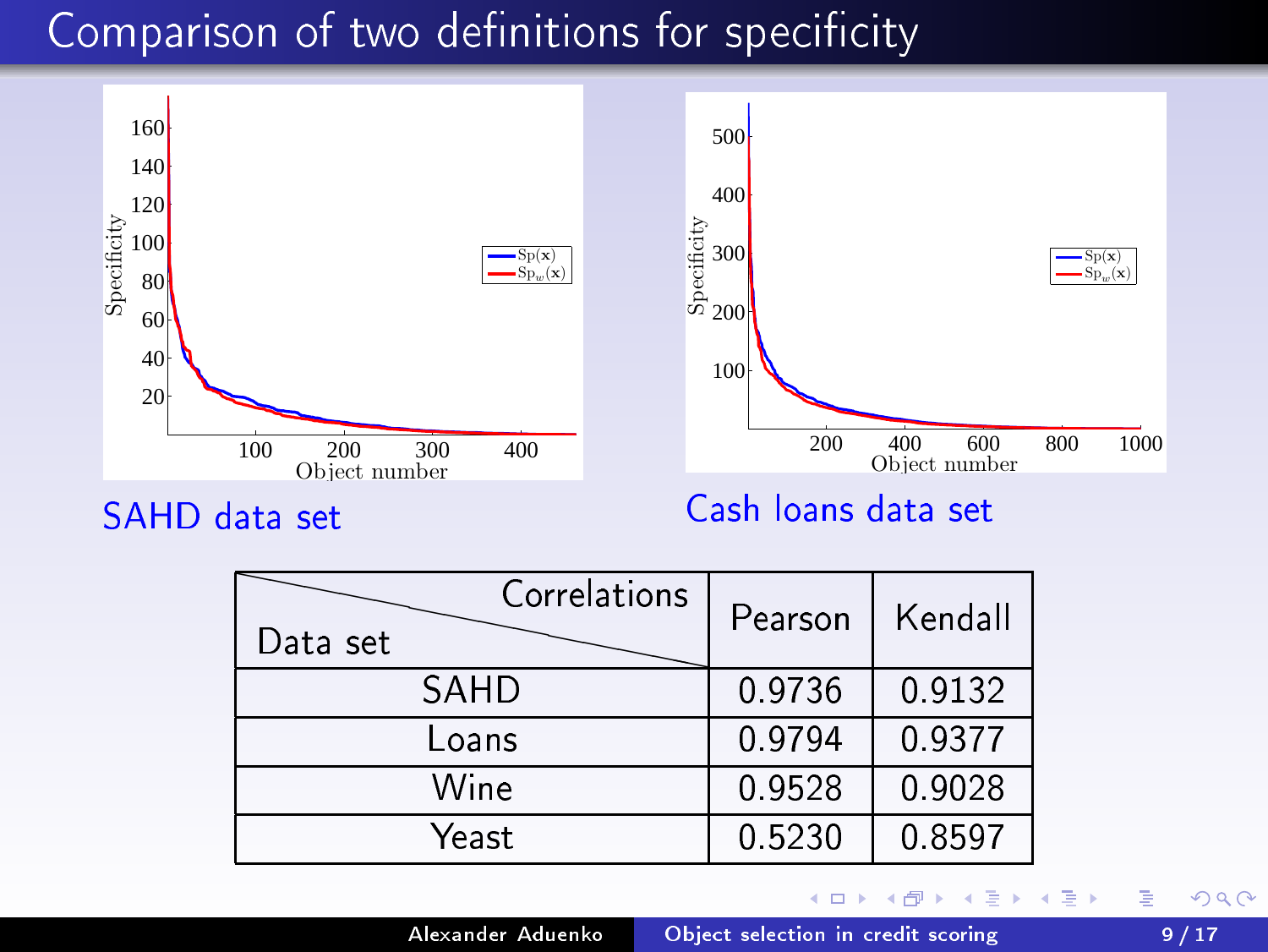### Empiri distribution of AUC

- Randomly generate many times a subset  $D_i$  of a sample set.
- Get the maximum likelihood estimates  $\hat{\mathbf{w}}^j$ parameters.
- Cal
ulate the orresponding AUC value.

<span id="page-10-0"></span>German cash loans data set

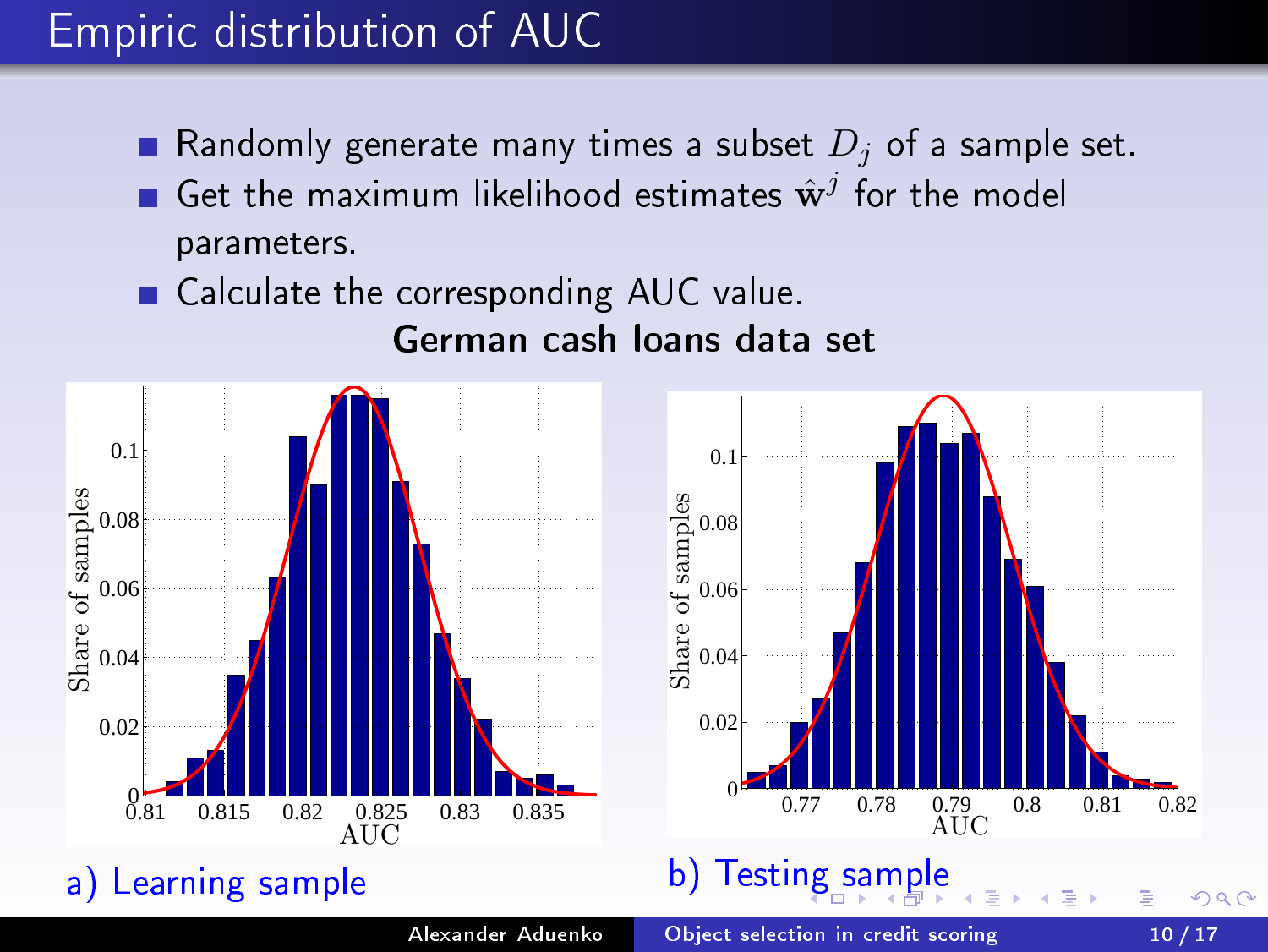# Checking significance of quality improvement

| Properties<br>Data                     | Loans                  | SAHD                                     |  |  |
|----------------------------------------|------------------------|------------------------------------------|--|--|
| $\overline{\text{AUC}}_{\text{learn}}$ | 0.8819                 | 0.8507                                   |  |  |
| $\mathrm{AUC}_{\mathrm{test}}$         | 0.8308                 | 0.8093                                   |  |  |
| $\hat{m}$                              | 0.8233, 0.7889         | 0.7994, 0.7722                           |  |  |
| $\hat{\sigma}$                         | 0.0042; 0.0091         | 0.0061; 0.011                            |  |  |
|                                        | 14 0 6 8               | 5.15, 3.32                               |  |  |
| $p_0$                                  | $0.5.3 \cdot 10^{-12}$ | $1.3\cdot 10^{-7}$ 4.6 $\cdot$ $10^{-4}$ |  |  |

| Properties<br>Data                     | Wine                                   | Yeast                                   |  |  |
|----------------------------------------|----------------------------------------|-----------------------------------------|--|--|
| $\overline{\text{AUC}}_{\text{learn}}$ | 0.8109                                 | 0.7346                                  |  |  |
| $AUC_{test}$                           | 0.8084                                 | 0.7225                                  |  |  |
| $\hat{m}$                              | 0.7998 0.7968                          | 0.7142, 0.6965                          |  |  |
| $\hat{\sigma}$                         | 0.0018, 0.0028                         | 0.0049; 0.0076                          |  |  |
| М                                      | 6 15, 4 15                             | 4 18 3 41                               |  |  |
| $p_{\rm 0}$                            | $3.9\cdot 10^{-10}$ $1.7\cdot 10^{-5}$ | $1.4 \cdot 10^{-5}$ 3.2 $\cdot 10^{-4}$ |  |  |

어서 동시

<span id="page-11-0"></span>后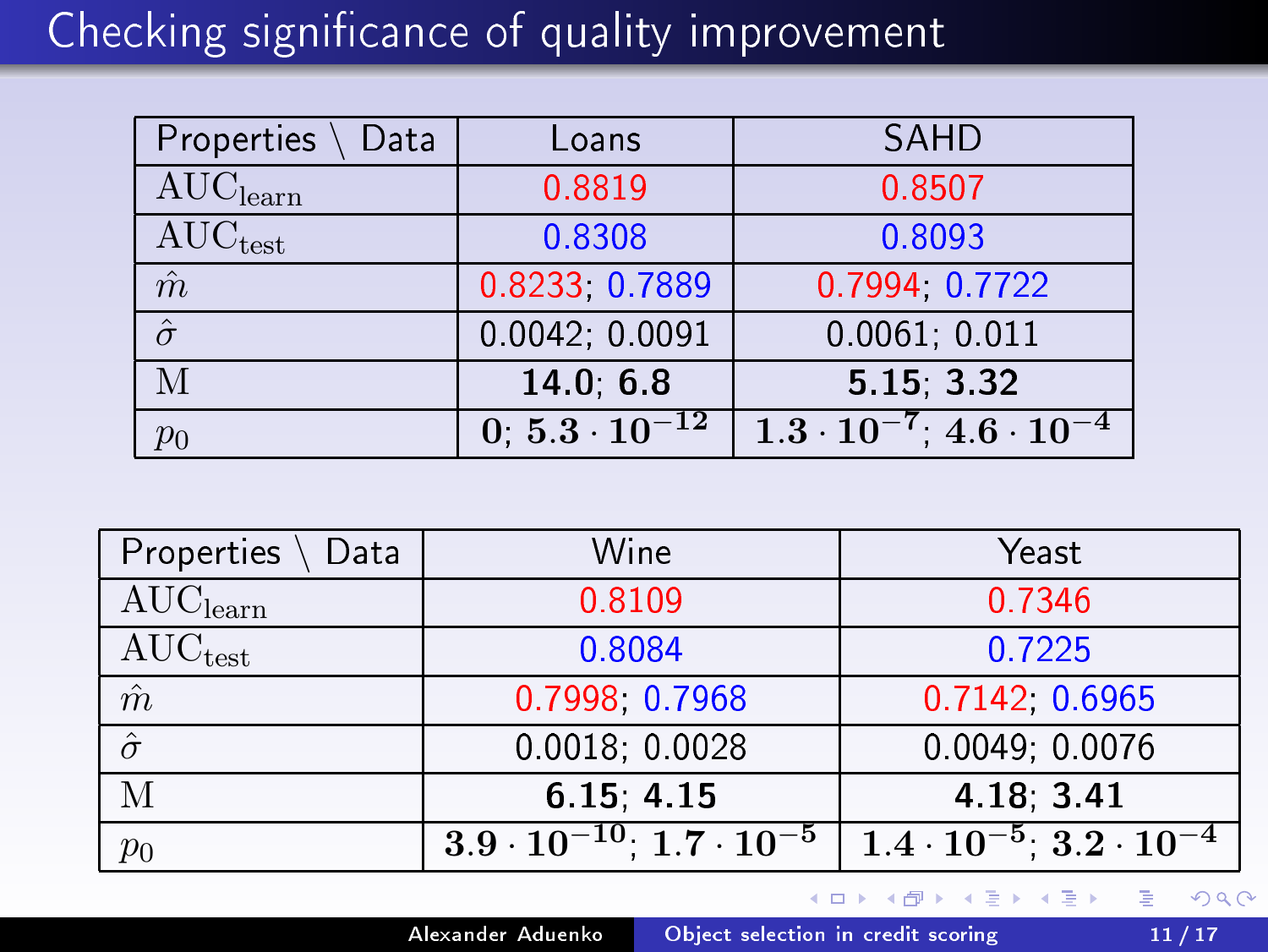# Performan
e on syntheti data sets having lustered and non-clustered outliers

**Non-clustered outliers:**  $x \in N(0, I)$ .  $y_i = 1$  for  $x_i$  if  $x_2 > 0$  and  $y_i = 0$  otherwise. Outliers have the opposite rule to define the class label

**Clustered outliers:**  $\mathbf{x} \in N(\mathbf{0}, \mathbf{I})$  For non outliers  $y_i = 1$  for  $\mathbf{x}_i$  if  $x_2 > 0$  and  $y_i = 0$  otherwise. Outliers are generated from  $N([2, \ 2]^\cdot, \ 0.5\mathbf{I})$  . All outliers have the class label of  $0.$ 

<span id="page-12-0"></span>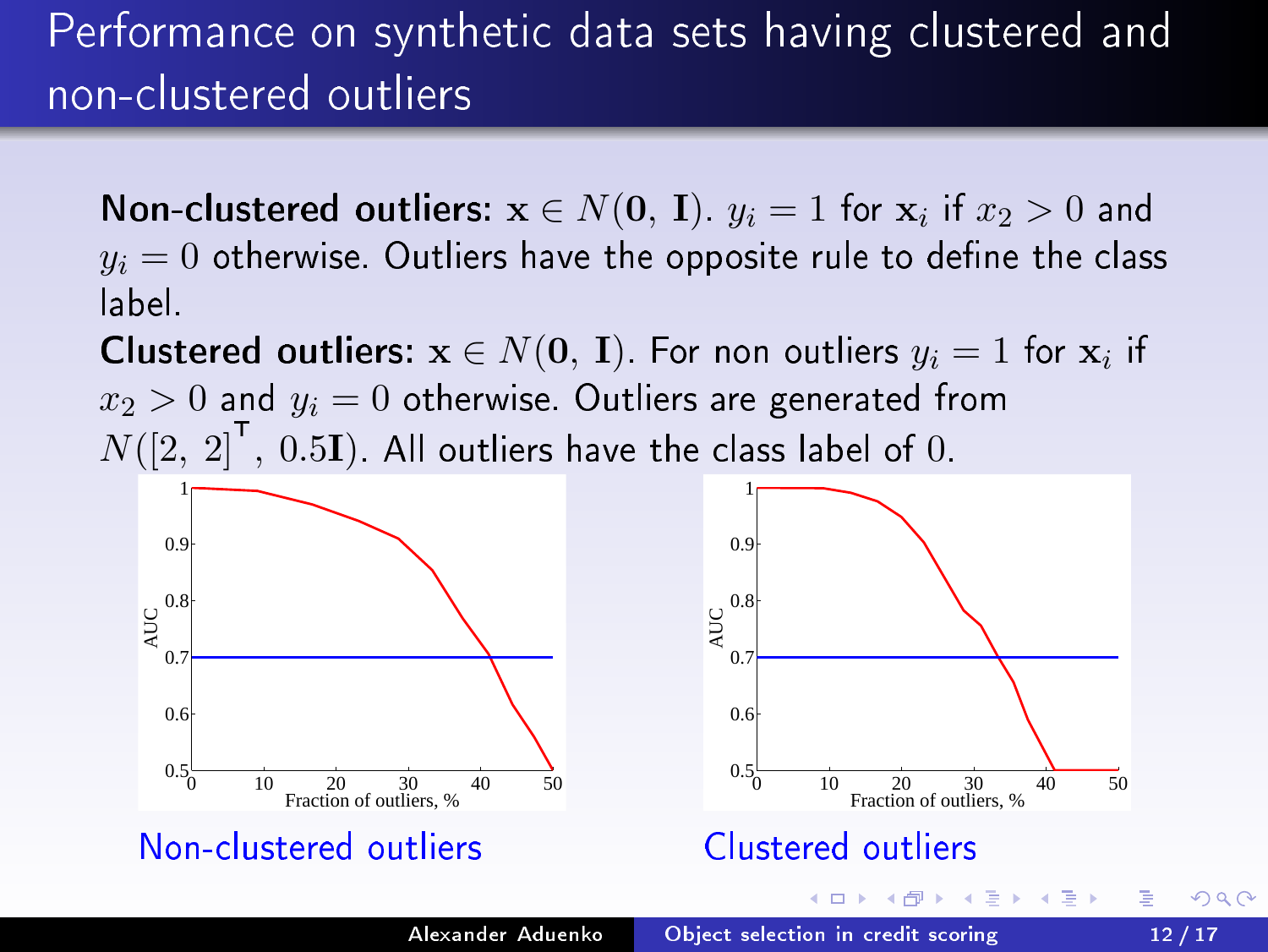# Comparison to baseline methods

| Methods<br>Data       | Pearson | <b>Bayess</b> | Spec.   | $t_p$    | $t_h$   |
|-----------------------|---------|---------------|---------|----------|---------|
| SAHD                  | 0.7716  | 0.7676        | 0 7661  | $-1.64$  | $-0.45$ |
| Loans                 | 0.7868  | 07864         | 0.7802  | $-2.71$  | $-2.53$ |
| Wine                  | 0.7977  | 0.7974        | 0.7970  | $-0.85$  | $-0.42$ |
| Yeast                 | 0.6845  | 0.6951        | 0.6944  | 5.88     | $-0.40$ |
| Non-clust, 9.1%       | 0.8997  | 0.9021        | 0.9002  | 0.25     | $-1.13$ |
| Non-clust *, 9.1%     | 0.8945  | 0.8956        | 0.8958  | 0.80     | 0.16    |
| Non-clust, 23.1%      | 0.7646  | 0 7653        | 0.7665  | 0.79     | 0.50    |
| Non-clust *, 23.1%    | 0.7671  | 0.7593        | 0.7694  | 0.99     | 4.33    |
| Non-clust, 33.3%      | 0.6673  | 0.6679        | 0.6680  | 0.65     | 0.11    |
| Non-clust *, 33.3%    | 0.5372  | 0.6666        | 0.6681  | 64.6     | 0.75    |
| $Clustered$ , $9.1\%$ | 08885   | 09261         | 0.9269  | 20.9     | 0.44    |
| Clustered*, $9.1\%$   | 08740   | 0.9515        | 0.9541  | 66.9     | 2.13    |
| Clustered, 167%       | 08393   | 0.8471        | 0.8456  | 2.54     | $-0.63$ |
| Clustered*, 16.7%     | 08379   | 08305         | 0.9060  | 44.4     | 49.2    |
| Clustered, $23.1\%$   | 08107   | 0.8171        | 0.8174  | 3.49     | 0.121   |
| $Clustered*, 23.1\%$  | 0.8105  | 0.7923        | 0.8113  | 0.28     | 6.53    |
| Clustered, 33.3%      | 0.7860  | 0.7856        | 0.7853  | $-0.408$ | $-0.18$ |
| Clustered*, 33.3%     | 0.7675  | 0.7762        | 0 76 71 | $-0.108$ | $-2.42$ |

<span id="page-13-0"></span>Alexander Aduenko Obje
t [sele
tion](#page-1-0) in redit s
oring 13 / 17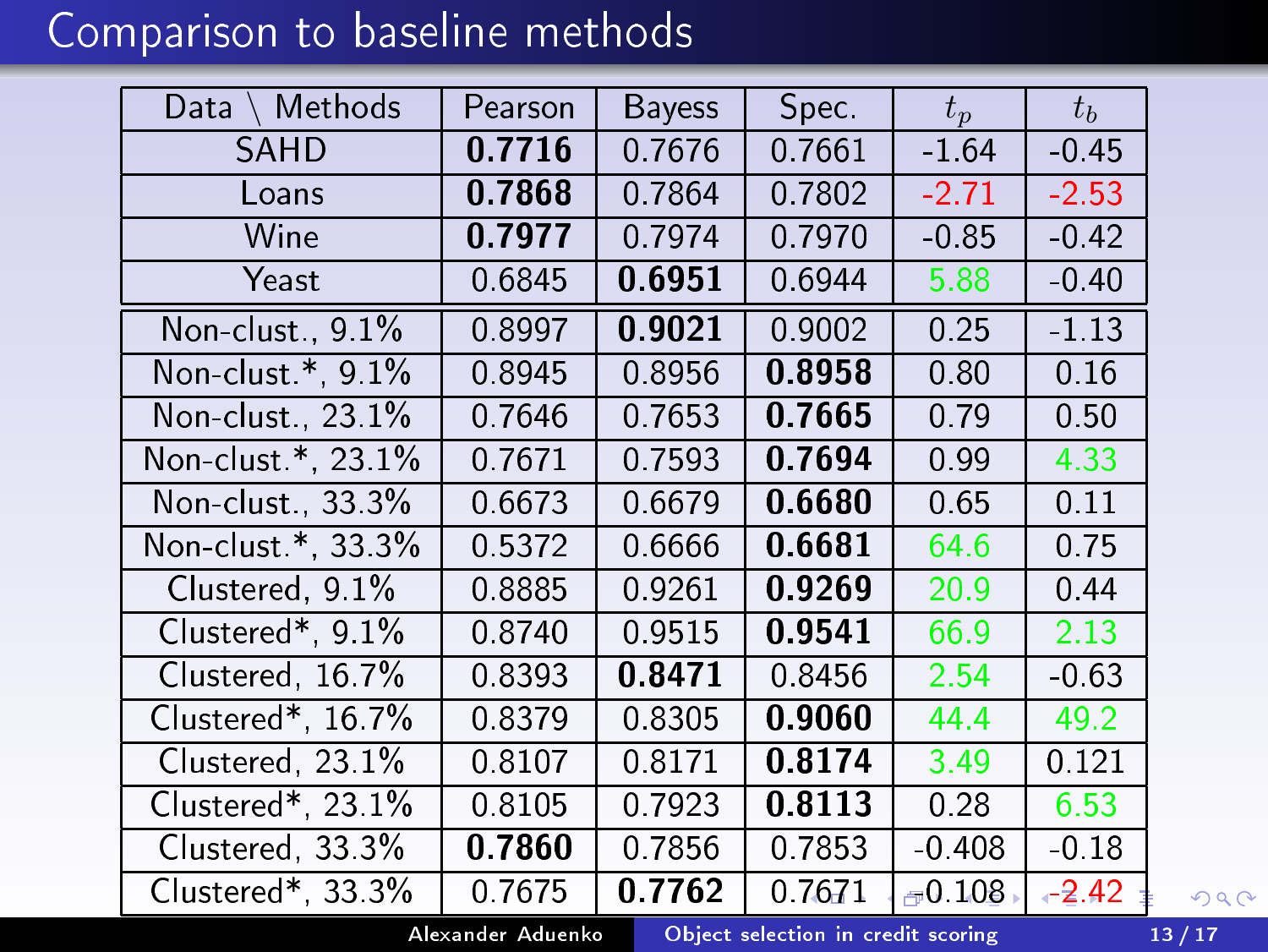## EM-algorithm for mixtures of models

Likelihood function for mixture of logistic models

$$
L(\mathbf{w}_1, ..., \mathbf{w}_K, \pi | \mathbf{X}, \mathbf{y}) =
$$
  
= 
$$
\prod_{i=1}^m \left( \sum_{k=1}^K \pi_k f(\mathbf{x}_i, \mathbf{w}_k)^{y_i} (1 - f(\mathbf{x}_i, \mathbf{w}_k))^{1-y_i} \right),
$$
  

$$
L(\mathbf{w}_1, ..., \mathbf{w}_K, \pi, \mathbf{Z} | \mathbf{X}, \mathbf{y}) =
$$
  
= 
$$
\prod_{i=1}^m \prod_{k=1} \{ \pi_k f(\mathbf{x}_i, \mathbf{w}_k)^{y_i} (1 - f(\mathbf{x}_i, \mathbf{w}_k))^{1-y_i} \}^{z_{ik}}.
$$

#### E-step

$$
\gamma_{ik} = \mathbb{E}[z_{ik}] = p(k|\mathbf{x}_i, \mathbf{w}_1, \dots, \mathbf{w}_K, \boldsymbol{\pi}) =
$$
  
= 
$$
\frac{\pi_k f(\mathbf{x}_i, \mathbf{w}_k)^{y_i} (1 - f(\mathbf{x}_i, \mathbf{w}_k))^{1 - y_i}}{\sum_{j=1}^K \pi_j f(\mathbf{x}_i, \mathbf{w}_j)^{y_i} (1 - f(\mathbf{x}_i, \mathbf{w}_j))^{1 - y_i}},
$$

<span id="page-14-0"></span>∢ □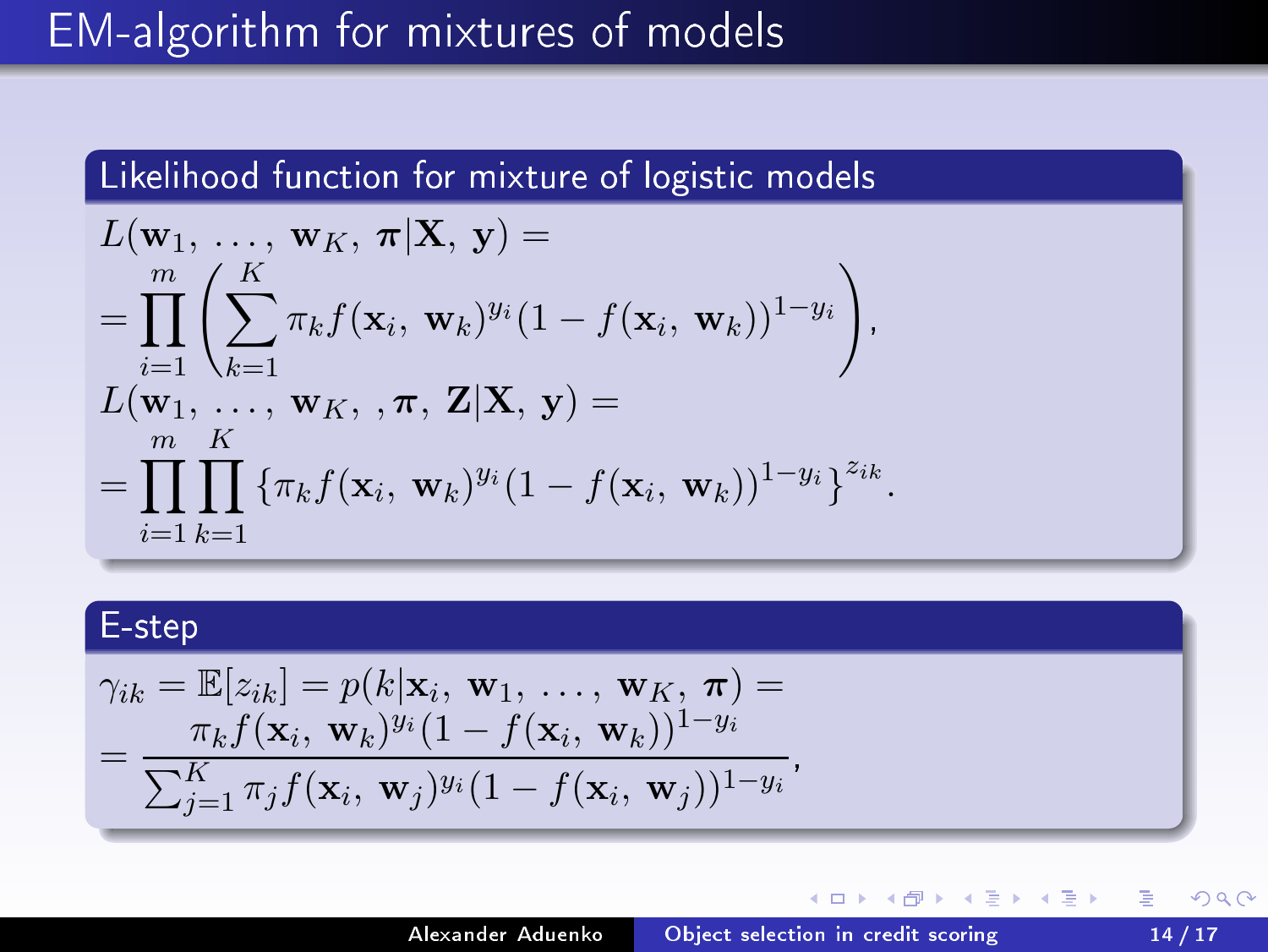# M-step

$$
\tilde{l}(\mathbf{w}_{1}, \ldots, \mathbf{w}_{K}, \boldsymbol{\pi} | \mathbf{X}, \mathbf{y}) = \mathbb{E}_{\mathbf{Z}}[-\log L(\mathbf{w}_{1}, \ldots, \mathbf{w}_{K}, \mathbf{Z} | \mathbf{X}, \mathbf{y})] =
$$
\n
$$
= \sum_{i=1}^{m} \sum_{k=1}^{K} \gamma_{ik} \{ \log \pi_{k} + y_{i} \log(f(\mathbf{x}_{i}, \mathbf{w}_{k})) + (1 - y_{i}) \log(1 - f(\mathbf{x}_{i}, \mathbf{w}_{k})) \}.
$$
\n
$$
\pi_{k} = \frac{1}{m} \sum_{i=1}^{m} \gamma_{ik}.
$$
\n
$$
\tilde{l}(\mathbf{w}_{1}, \ldots, \mathbf{w}_{K}, \boldsymbol{\pi} | \mathbf{X}, \mathbf{y}) = -\sum_{k=1}^{K} \{ \log \pi_{k} \sum_{i=1}^{m} \gamma_{ik} \} + \sum_{k=1}^{K} \tilde{l}_{k}(\mathbf{w}_{k} | \mathbf{X}, \mathbf{y}).
$$
\n
$$
\frac{\partial \tilde{l}_{k}}{\partial \mathbf{w}_{k}} = \mathbf{X}^{\mathsf{T}} \mathbf{\Gamma}_{k}(\mathbf{f} - \mathbf{y}), \mathbf{\Gamma}_{k} = \text{diag}(\gamma_{ik}),
$$
\n
$$
\mathbf{H}_{k} = \mathbf{X}^{\mathsf{T}} \mathbf{R}_{k} \mathbf{X}, \mathbf{R}_{k} = \text{diag}(\gamma_{ik} f(\mathbf{x}_{i}^{\mathsf{T}} \mathbf{w}_{k}) f(-\mathbf{x}_{i}^{\mathsf{T}} \mathbf{w}_{k})).
$$

メロメ メタメ メミメ メミメー

■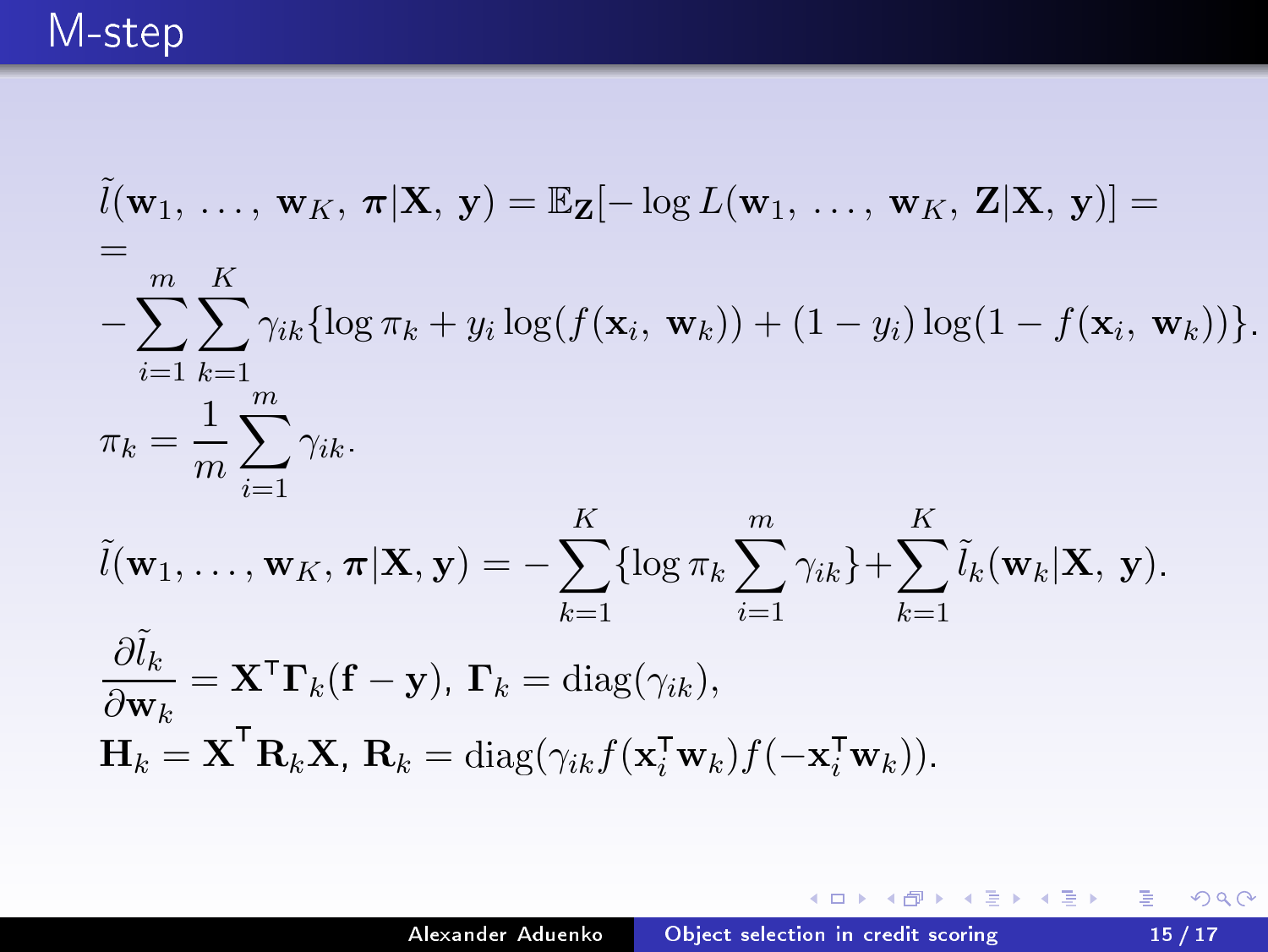## Obje
t sele
tion algorithm for mixture of models

- **1** Assume  $\gamma_{ik}$  are fixed.
- $\bf{2}$  Remove the object  $\mathbf{x}_i$  from the sample and recalculate  $\pi_1, \ldots, \pi_K$
- **3** Reoptimize  $l_k(\mathbf{w}_k|\mathbf{X}, \mathbf{y})$  across  $\mathbf{w}_1, \ldots, \mathbf{w}_K$
- $\texttt{4}$  Define marginal specificity  $\mathrm{Sp}_k(\mathbf{x}_i)$  for each model as  $\text{Sp}_k(\mathbf{x}_i) = \left(\mathbf{w}_k' - \mathbf{w}_k\right)^{\mathsf{T}} \mathbf{H}_k^{-1} (\mathbf{w}_k' - \mathbf{w}_k)$ K
- $\bf{5}$  Define integral specificity  ${\rm Sp}({\bf x}_i) = \sum_i$  $k=1$  $\mathrm{Sp}_k(\mathbf{x}_i)$

#### Notes:

 $\nabla \tilde{l}_k(\mathbf{w}_k) = \sum_{j}^{m} \gamma_{jk} \mathbf{x}_j (f_j - y_j) = -\gamma_{ik} \mathbf{x}_i (f_i - y_i) \Longrightarrow \text{objects}$  $i=1, i\neq i$ 

badly described by model  $(f_i - y_i)$  or having high probability belonging to the model  $(\gamma_{ik})$  have generally more influence on  $\nabla l_k(\mathbf{w}_k)$ .